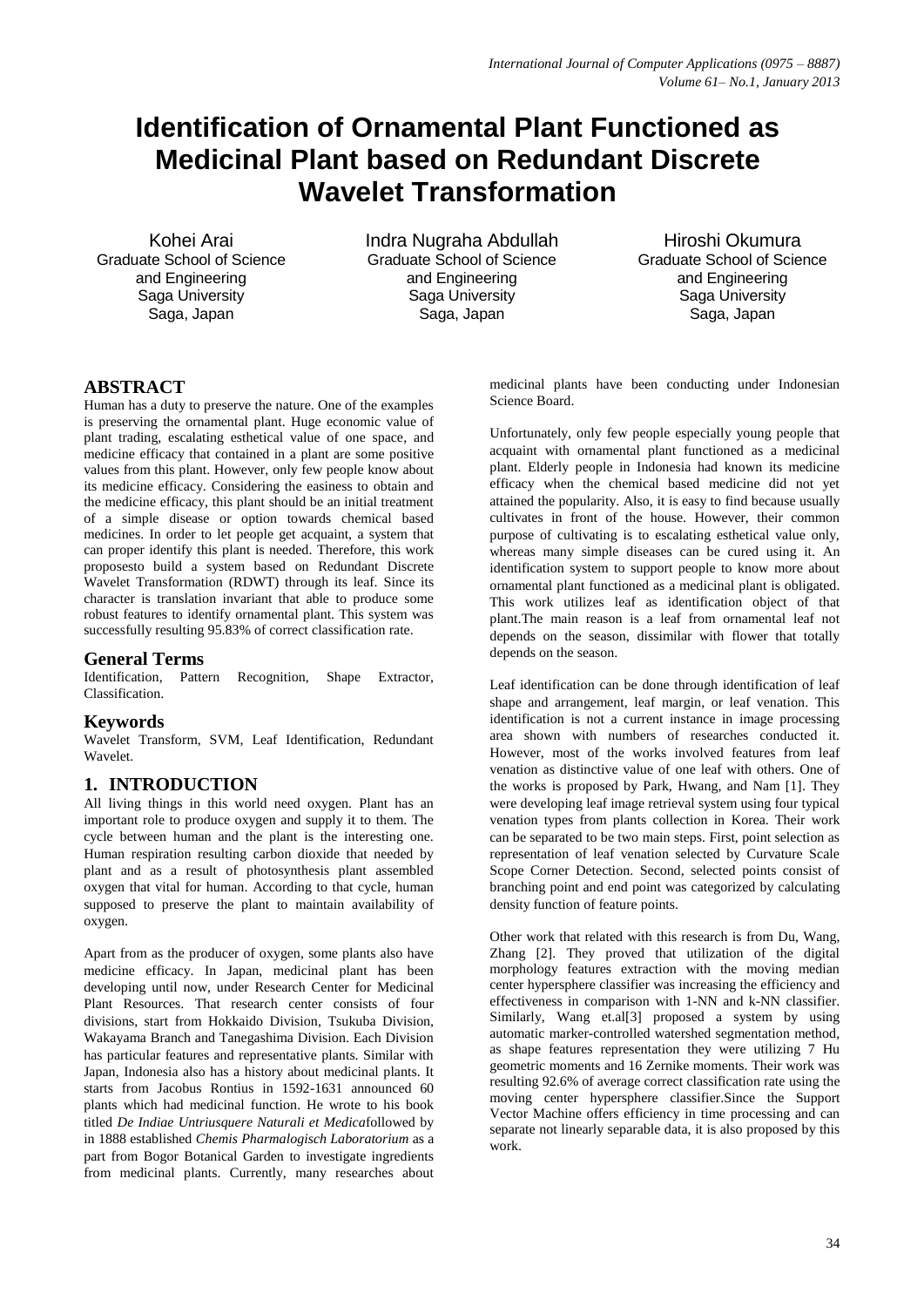# **2. PROPOSED METHOD**

### **2.1 Dataset**

The dataset is leaf dataset and obtained by direct acquisition from ornamental plants collection in Indonesia. It consists of 8 classes, and each class has 15 images. Size of the image is 256 x 256 pixels. The classes are Bay (*syzygium polyanthum*), Cananga (*canagium odoratum, lamk*), Mangkokan (*nothopanax scutellarium merr.*), Jasmine (*jasminum sambac [soland]*), Cocor bebek (*kalanchoe pinnuta*), Vinca (*catharanthus roseus*), Kestuba (*euphorbia pulcherrima, willd*), Gardenia (*gardenia augusta, merr*).

Identification of leaf can be done through extraction of three features information. First, from the shape and arrangement, second is margin, and last is venation. Scope of this research covered various types of these features that represent the data set. Elliptic, reinform, obtuse, and deltoid types as shape and arrangements feature; dentate, entire, and undulate types as margin feature; pinnate and arcuate types as venation feature. In order to eliminate unnecessary area outside the leaf, this research proposes segmentation process using Otsu's threshold method. Otsu's threshold calculates threshold to separate foreground and background with minimal intra-class variance. The following is sample images:



**Fig 1: Leaf images in the dataset**

**Table 1. Medicine efficacy contained in ornamental plant**

| Leaf's name | <b>Medicine Efficacy</b>                      |
|-------------|-----------------------------------------------|
| Bay         | Diarrhea, scabies and itching, gastric ulcer. |
| Cananga     | Asthma, bronchitis.                           |
| Mangkokan   | Mastitis, skin injury, hair loss.             |
| Jasmine     | Sore eyes, fever, head ache.                  |
| Cocor Bebek | Hemorrhoids, sore joints.                     |
| Kestuba     | Bruise, irregular menstrual, dysentery.       |
| Gardenia    | Diabetes, sprue, constipation.                |

From Table 1, numbers of ordinary diseases can be cured using the corresponding leaf. Those medicine efficacies can be gained in many serving ways. Most of them are the leaves boil together in the water and apply as a drink. Another way i.e. for skin injuries, only put the mangkokan leaf into the injury area [4].

# **2.2 Redundant Discrete Wavelet Transformation (RDWT)**

Primary point of RDWT usage is because including in translation invariant family of wavelet transformation. The information of an image will distribute into approximation and detail coefficients. It will be substantial factor in the extraction feature process. In this research, distinct with the other RDWT, decomposition of the input image has similar size with ordinary DWT because without up-sample using factor  $2<sup>j</sup>$ . It means there is no frame expansion.



**Fig 2: Forward transformation of RDWT**

Based on above image, unlike the ordinary DWT, the RDWT utilize all pixels in the image. The odd pixel is for scaling coefficient, and the even pixel is for wavelet coefficient. However, these methods still using down sample by 2 when convolve around the image. The spline wavelet filter with one vanishing moment is also applied.

The scaling function on the RDWT is very similar with DWT is denoted by  $\phi(a_1, a_2) = \phi(a_1)\phi(a_2)$ . The part from one resolution to next is represented by:

$$
c_{j+1}[k,l] = \sum_{m,n} h[m-2k]h[n-2l]c_j[m,n]
$$

$$
= [\overline{hh} * c_j]_{1,2,2}[k,l] \tag{1}
$$

The  $\downarrow$  2,2is defined as the down sample by factor of 2 along x and y axes. However, as aforementioned this method for scaling coefficient will keep the odd pixel and for wavelet coefficient will keep the even pixel. That is the reason the extension of DWT is called redundant.

The detail coefficient images from three sub wavelets:

Vertical wavelet:  $\psi^1(a_1, a_2) = \phi(a_1)$ Horizontal wavelet:  $\psi^2(a_1, a_2) = \psi(a_1)$ Diagonal Wavelet:  $\psi^3(a_1, a_2) = \psi(a_1)$ 

This work also compares the RDWT method to other methods, the CDF 5/3 via lifting and Daubechies DB-4 methods. Lifting method in wavelet transformation supports some advantages. It allows us faster implementation of the wavelet transform, fully in-place calculation, the inverse wavelet transform only by do the reverse action toward the decomposition wavelet transform result [5]. CDF 5/3 via lifting based on biorthogonal wavelet base function resulting perfect reconstruction image. It utilizes symmetry coefficient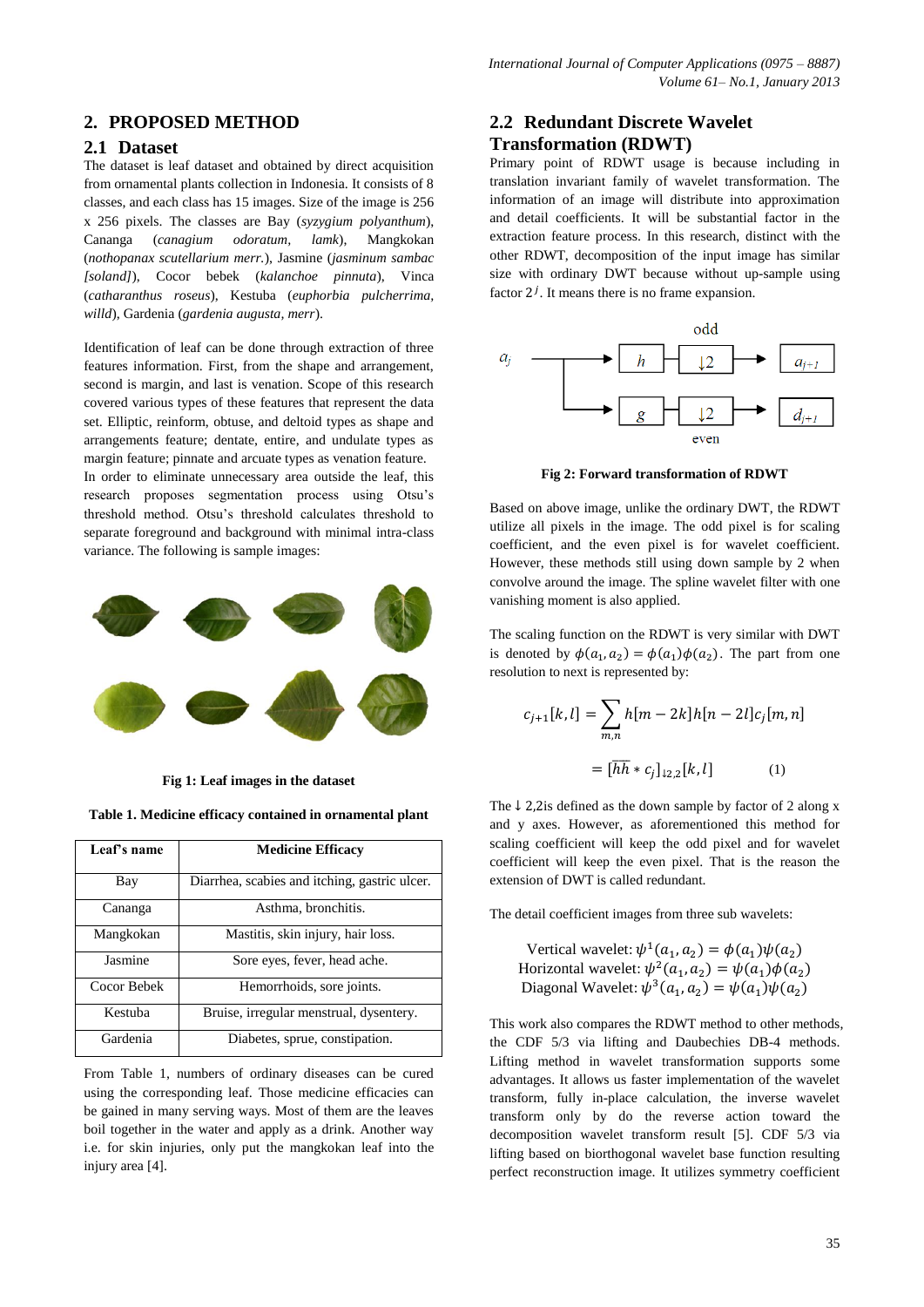between scaling and wavelet function. The main reason of choosing Daubechies orthogonal of length four is needs lowcomputation time comparing to other wavelets in the Daubechies orthogonal family. The competitive results from those methods are expected by this work.

## **2.3 Support Vector Machine**

SVM is a powerful tool for data classification. The indicators are the easiness to apply and impose Structural Risk Minimization (SRM). SRM armed the SVM to have strong ability in generalization of data. Its function is to minimize an upper bound on the expected risk. In principle, SVM learns to obtain optimal boundary with maximum margin that able to separate set of objects with different class of membership.

In order to achieve the maximum margin classifier, twooptions are available. Hard margin and soft margin are the options that totally depend on linearity of the data. Hard margin SVM is applicable to a linearly separable dataset. However, often the data is not linearly separable. Soft margin SVM emerged as its solution [6]. The optimization problem for the soft margin SVM presented as below:

$$
\min_{w,b}\frac{1}{2}\parallel w\parallel^2+C\sum_{i=1}^n\xi_i
$$

subject to:  $y_i(w^T x_i + b) \ge 1 - \xi_i$ ,  $\xi_i \ge 0$ .(2)

where w, C,  $\xi$ , b are the weight vectors, the penalty of misclassification or margin errors, the margin error, the bias, respectively.

In (2) can lead us to efficient kernel methods approach. A kernel method is an algorithm that depends on the data only through kernel function, which computes a dot product in some possibly high dimensional data. Using the function  $\phi$ training vector the input space  $x$  is mapped into higher dimensional space.  $K(x_i, x_j) = \phi(x_i)^T \phi(x_j)$  iscalled kernel function. The degree of the polynomial kernel can control the flexibility of resulting classifier [7]. It will be suitable with this research when classify 8 types of leaf. Polynomial kernel is shown in equation (3).

$$
K(x_i, x_j) = (\gamma x_i^T x_j + r)^d, \gamma > 0.3
$$

where  $\gamma$ ,  $r$ ,  $d$  are kernel parameters, and i, j denote  $i^{th}$ , j<sup>t</sup> vector in dataset.

This work proposes to use Sequential Minimal Optimization (SMO). SMO act as efficient solver of the optimization problem in training of support vector machines. SMO also solves the problems analytically by way of breaks the problems into a series of smallest possible problems. Despite of this algorithm guaranteed to converge, it used heuristics to choose the pair of multipliers that able to accelerate the rate of converge.

### **3. EXPERIMENTS**

#### **3.1 Forward Transformation of RDWT**

The small difference when keep the scaling and wavelet coefficient gave us expected result. The translation invariance feature guarantees the leaf venation is proper extracted from the image. As decomposition result level 2 of RDWT, CDF 5/3 via lifting method as well as DB-4 are shown with the following images:



**Fig 3: Forward transformation result of RDWT**



**Fig 4: Forward transformation result of CDF 5/3**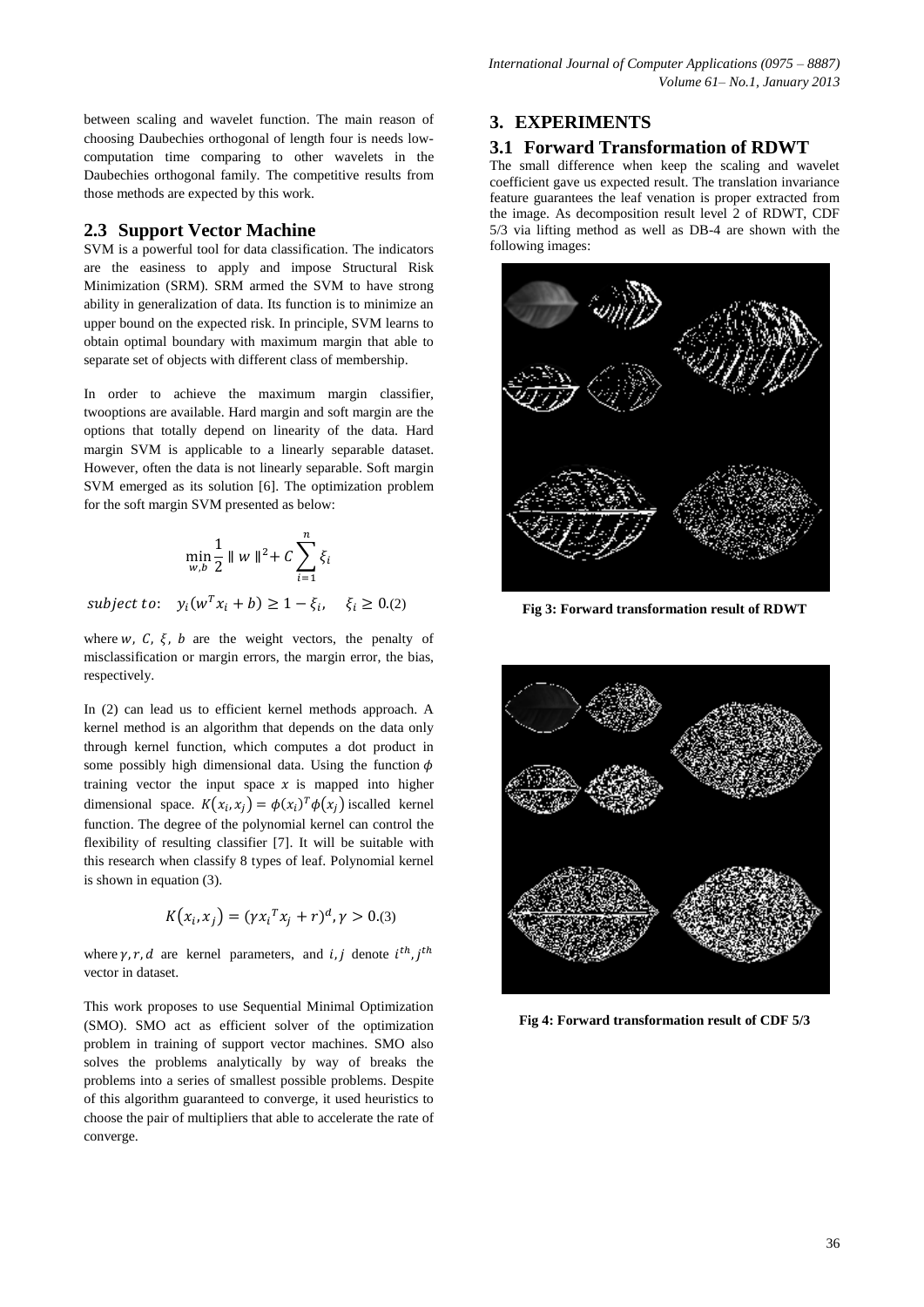

**Fig 5: Forward transformation result of DB-4**

Those images indicate us that decomposition from RDWT is preferable compared to the CDF 5/3 method and DB-4. From the result, it is concluded that the RDWT successfully obtained much clear leaf venation as one crucial point to identify leaf than the CDF.

## **3.2 Features Selection**

Features selection is based on statistical theory consist of total, mean, variance, and standard deviation. These features capture from decomposition result of each detail, approximation, horizontal, vertical, and diagonal details, visualize in Figure 6.



**Fig 6: Features selection**

The mean, variance, and standard deviation are valuable because of their relationships to the normal curve. Variance distribution represents the high frequency data that related with leaf venation. Likewise, total number of wavelet coefficient involved as an additional feature to represent high frequency data. Approximation included because some of distinct factor that contained in the leaf, e.g. leaf shape and arrangement from leaf can be obtained from the approximation coefficient.

# **3.3 Classification result**

Data proportion between training and testing data are 80% and 20%, respectively. It means 12 images from each class act as training data and 3 images act as testing data. Table 2, 3, and 4 show the classification performance of three aforementioned methods.

| Table 2. Performance result through wavelet |
|---------------------------------------------|
| transformation for all details (in percent) |

| Method              | L, H, V, D  |         |       |  |
|---------------------|-------------|---------|-------|--|
|                     | <b>RDWT</b> | CDF 5/3 | DB-4  |  |
| <b>Training set</b> | 97.92       | 96.88   | 97.92 |  |
| Supplied test set   | 95.83       | 87.5    | 91.67 |  |

**Table 3. Performance result from three high frequency details (in percent)**

| Method              | H, V, D     |         |        |
|---------------------|-------------|---------|--------|
|                     | <b>RDWT</b> | CDF 5/3 | $DR-4$ |
| <b>Training set</b> | 92.71       | 83.33   | 78.13  |
| Supplied test set   | 79.17       | 66.67   | 66.67  |

| Table 4. Performance result from horizontal and vertical |
|----------------------------------------------------------|
| details (in percent)                                     |

| Method              | H, V        |         |        |
|---------------------|-------------|---------|--------|
|                     | <b>RDWT</b> | CDF 5/3 | $DB-4$ |
| <b>Training set</b> | 82.29       | 73.96   | 72.92  |
| Supplied test set   | 70.83       | 58.33   | 58.33  |

L, H, V, D denotes approximation detail, horizontal detail, vertical detail and diagonal detail, respectively. It decided to present only  ${L,H,V,D}$ ,  ${H,V,D}$ , and  ${H,V}$  as a representation of previously mentioned leaf features. High frequency details as well as low frequency detail are needed for the identification, when D detail consists high frequency data only. Performance over the training set shows us how well the SOM learned the data.

Linear classifiers often have simple training algorithms that fit with the number of samples. However, in many applications, non-linear classifier provides better accuracy. Identification through classification by the SMO in table 2 yielded the positive results indicated by all the performances are around 90%. The distribution from 8 classes data attained well separated decision boundary by the non-linear SVM kernel method, in this case is through polynomial kernel function.

The CDF 5/3 and DB-4 in table 4 showed deficient performances with 58.33% of correct classification results. Similar performances showed in table 3 these methods had same values, which was 66.67%. It concluded that the CDF 5/3 and DB-4 had identical characteristics while extracting the feature that are clearly visible as shown in figure 4 and 5.

From Table 2 and 3, the approximation detail provided significant improvement. It is obvious seen in the supplied test set from the {L,H,V,D} and {H,V,D}, gained 9.52%, 13.51%, and 15.79% of improvement from the RDWT, the